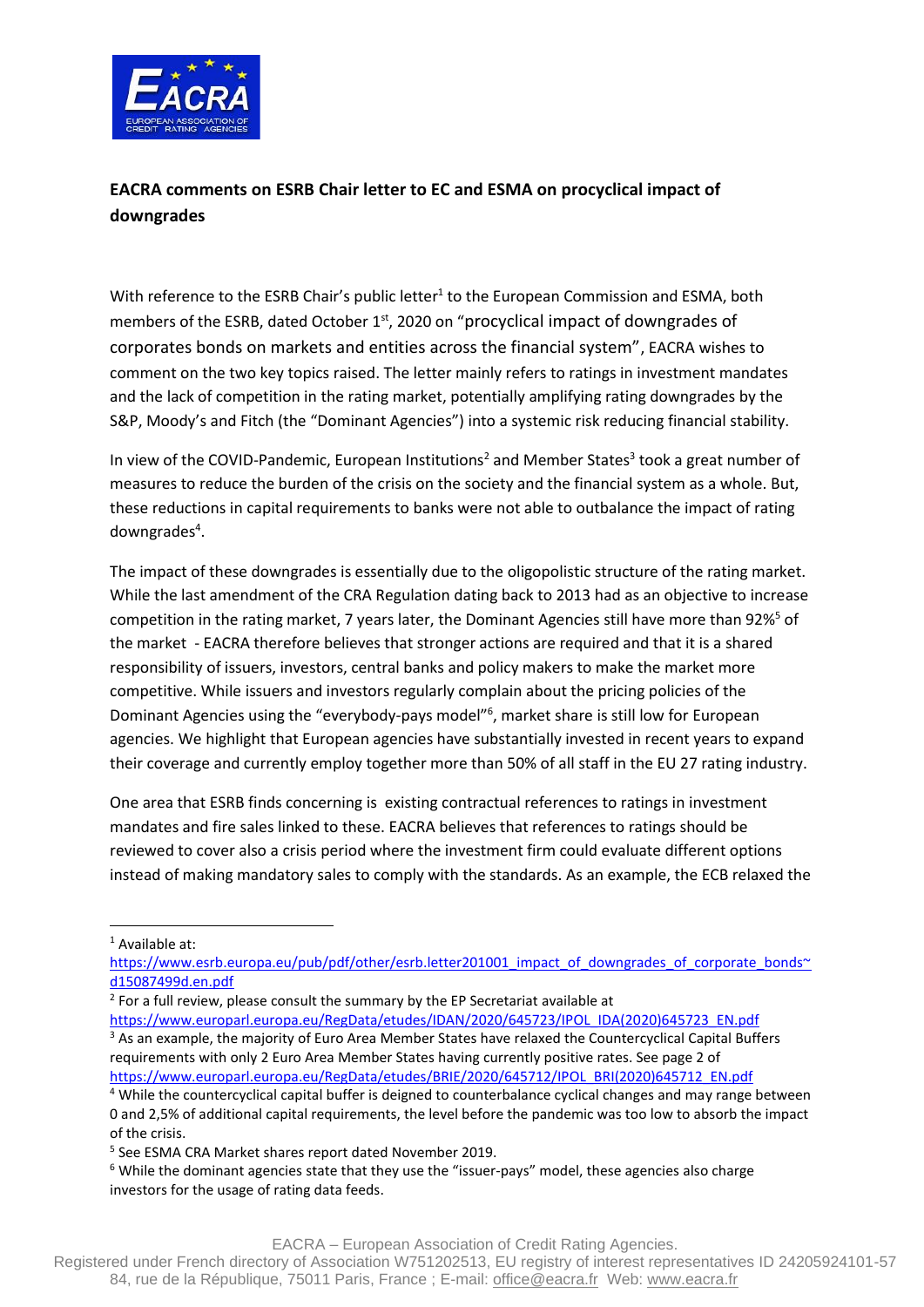

minimum credit quality requirements for its ECAF<sup>7</sup> and PEPP in order to mitigate the impact of rating downgrades. Additionally, since existing references to ratings are firmly established over a longer time period and usually refer to one or several of the Dominant agencies with specific rating levels, investment funds should review their reference to ratings in order to define minimum rating quality according to sectoral legislation (e.g. a Credit Quality Step). EACRA believes that references to ratings should be made generic and compatible to all ESMA registered CRAs as eligible ECAIs, and that a policy defining the nomination of ECAIs<sup>8</sup> should be implemented.

European CRAs do not fully substitute the global coverage of the Dominant Agencies<sup>9</sup>, but they can be more than a complement to the Dominant Agencies on European exposures. By referencing European CRAs, investment firms may expand the potential investment universe (as European CRAs frequently cover assets not covered by the dominant agencies), gain additional insight into exposures from a European perspective, reduce cliff effects and provide for capital reliefs.

With respect to banks, we note that some banks disclosures under Pilar III regarding the use of ECAIs under Article 444 of CRD still include references to national competent authorities or even to CEBS. Given that the ECAI status is a European Economic Area wide designation since January 2014, we call on banks to review their nominations of credit rating agencies / ECAIs: nominating more ECAIs reduces the reliance on single agencies and contributes to financial stability<sup>10</sup>.

Central banks should equally review their reference to ratings. At present, the ratings issued by European agencies are not used by the ECB. EACRA proposes that the ECB takes a more inclusive approach and uses a reverse due-diligence on entities rated by European agencies to confirm their eligibility for collateral or purchase operations<sup>11</sup>.

In view of the skewed market shares, with limited evidence of increased competition in the rating market in Europe, it is clear that the voluntary provisions do not suffice to change overall behaviour. Policy makers should amend compulsory regulatory requirements in order to increase competition. The need for a larger competition in the credit rating market should be addressed as an important focus area for European authorities to reduce systemic financial risks, taking in consideration all market players and their potential contribution to the issue.

## **About EACRA**

The European Association of Credit Rating Agencies (EACRA), set up in November 2009 and registered in Paris, was established to act as a platform for cooperation for EU-based Credit Rating Agencies (CRAs). Our mission is to support and facilitate the compliance of CRAs with regulatory requirements through effective communication, cross-border know how, and the promotion of best

<sup>8</sup> Such a policy may include the coverage of a CRA, performance of CRA, pricing of rating data feeds etc

2020 available at: <http://www.eacra.fr/sites/default/files/EACRA%20response%20ECB%20Strategy%20Review.pdf>

<sup>&</sup>lt;sup>7</sup> See [https://www.ecb.europa.eu/press/pr/date/2020/html/ecb.pr200422\\_1~95e0f62a2b.en.html](https://www.ecb.europa.eu/press/pr/date/2020/html/ecb.pr200422_1~95e0f62a2b.en.html)

<sup>&</sup>lt;sup>9</sup> 73% of all ratings issued by the dominant CRAs and used by European investors are ratings produced outside of the European Union and endorsed into the EU for regulatory purposes.

<sup>&</sup>lt;sup>10</sup> Based on our research, we note that banks tend to nominate more ECAIs the larger and complex the bank is.  $11$  For more information, we refer to our response to the ECB Monetary Strategy Review dated October 30<sup>th</sup>.